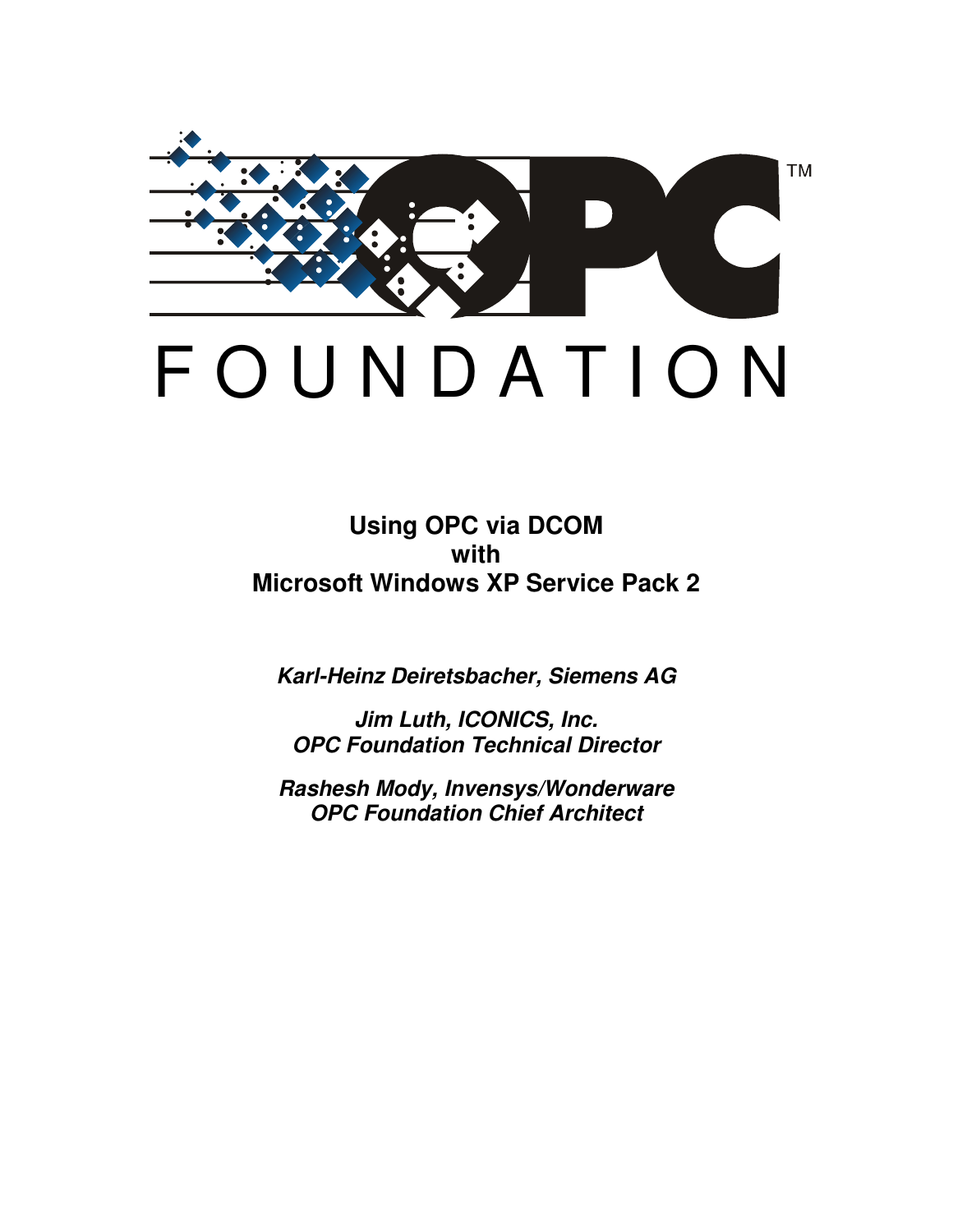

# **Abstract**

The major goal of Windows XP Service Pack 2 is to reduce common available scenarios for malicious attack on Windows XP. The Service Pack will reduce the effect of most common attacks in four ways:

- 1. Improvement in shielding Windows XP from the network
	- a. RPC and DCOM communication enhancements
	- b. Enhancements to the internal Windows firewall
- 2. Enhanced memory protection
- 3. Safer handling of e-mail
- 4. Internet Explorer security enhancements.

Most OPC Clients and Servers use DCOM to communicate over a network and thus will be impacted due to the changes in Service Pack 2. When Service Pack 2 is installed with its default configuration settings, OPC communication via DCOM will cease to work. This paper describes the settings necessary to restore OPC communication when using XP Service Pack 2 (SP2).

SP2 includes many changes and security enhancements, two of which directly impact OPC via DCOM. First new DCOM limit settings have been added. Secondly the software firewall included with XP has been greatly enhanced and is turned on by default.

Since the callback mechanism used by OPC essentially turns the OPC Client into a DCOM Server and the OPC Server into a DCOM Client, the instructions provided here must be followed on all nodes that contain either OPC Servers or OPC Clients.

*Note: OPC communication that is confined to a single machine (using COM, but not DCOM) will continue to work properly after installing XP SP2 without following the instructions in this white paper.*

## **Windows Firewall**

The Windows Firewall allows traffic across the network interface when initiated locally, but by default stops any incoming "unsolicited" traffic. However, this firewall is "exception" based, meaning that the administrator can specify applications and ports that are exceptions to the rule and can respond to unsolicited requests.

The firewall exceptions can be specified at two main levels, the application level and the port and protocol level. The application level is where you specify which applications are able to respond to unsolicited requests and the port and protocol level is where you can specify the firewall to allow or disallow traffic on a specific port for either TCP or UDP traffic. To make any OPC client/server application work via DCOM, changes need to be made on both levels.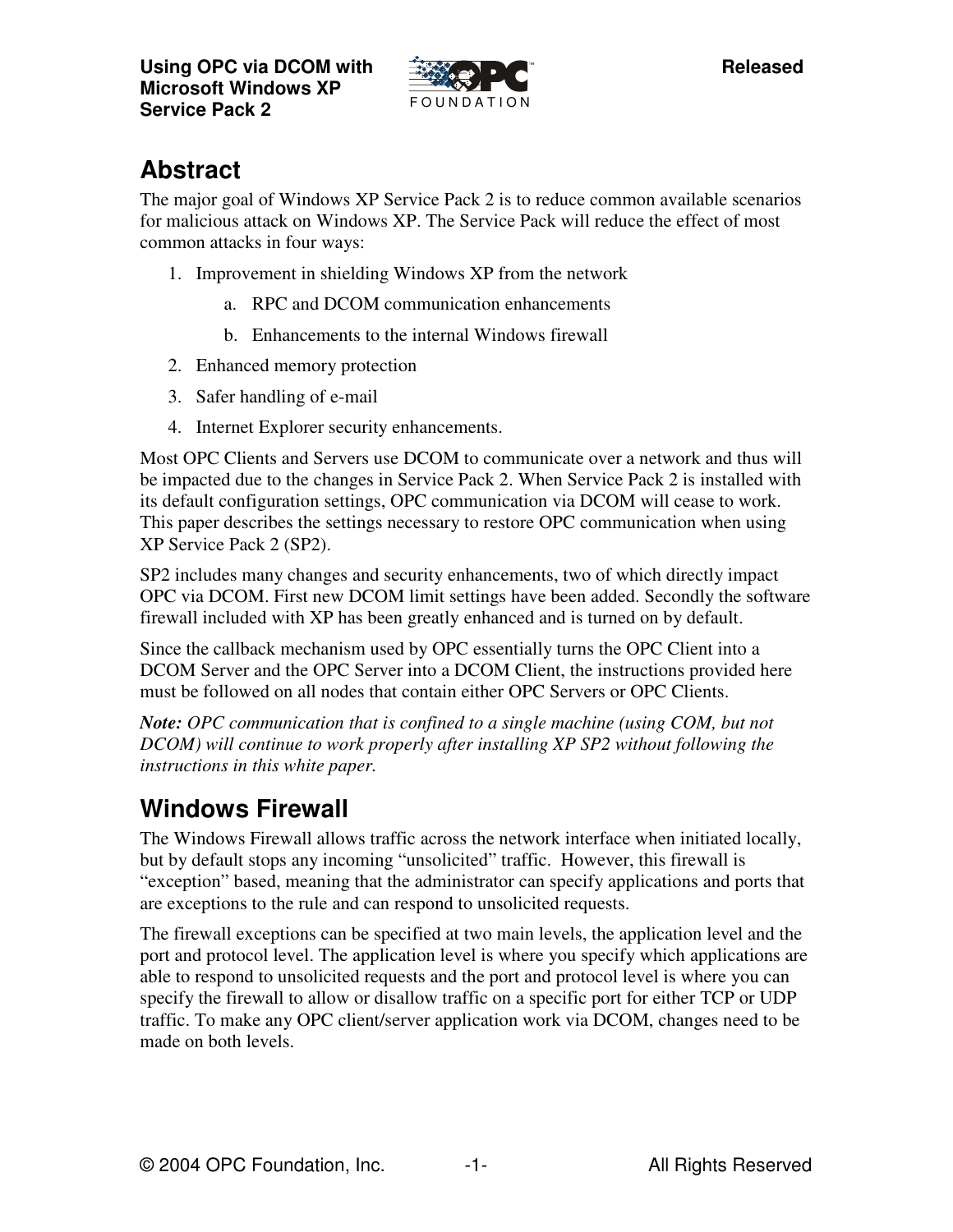

*Note: Developers of OPC Products may want to automatically make the necessary firewall settings programmatically. Microsoft supplies the Windows Firewall API to support this:*

http://msdn.microsoft.com/library/default.asp?url=/library/en-us/ics/ics/inetfwauthorizedapplication\_name.asp

# **Configuring the Firewall**

1. By default the windows firewall is set to "On". This setting is recommended by Microsoft and by OPC to give your machine the highest possible protection. For trouble shooting, you may wish to temporarily turn off the firewall to prove or disprove that the firewall configuration is the source of any communication failure.

*Note: It may be appropriate to permanently turn off the firewall if the machine is sufficiently protected behind a corporate firewall. When turned off, the individual firewall settings outlined here need not be performed to allow OPC communication.*

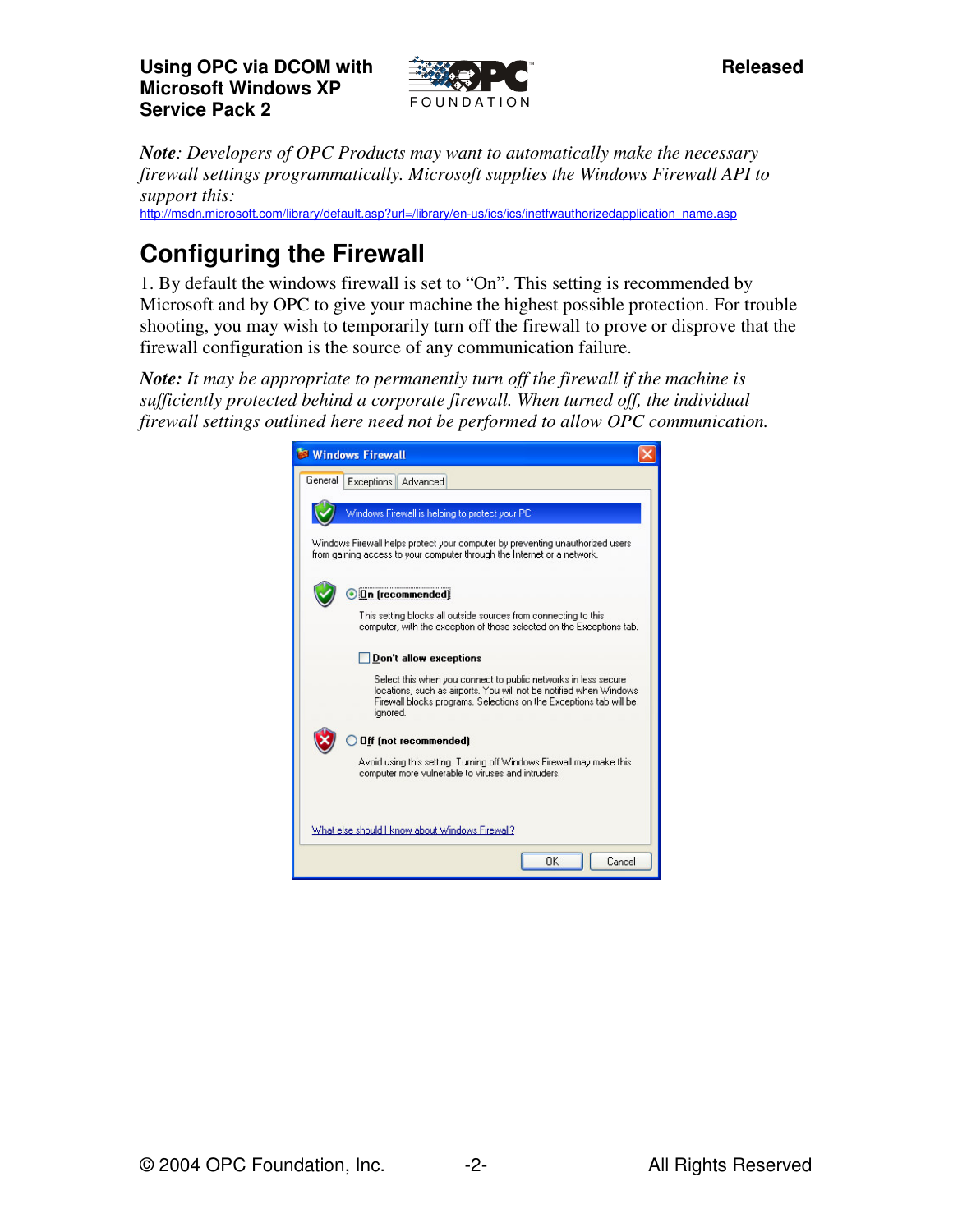

2. Select the "Exceptions" tab and add all OPC Clients and Servers to the exception list. Also add Microsoft Management Console (used by the DCOM configuration utility in the next section) and the OPC utility OPCEnum.exe found in the Windows\System32 directory.

| <b>Sa Windows Firewall</b>                                                                                                                                                                                         |  |
|--------------------------------------------------------------------------------------------------------------------------------------------------------------------------------------------------------------------|--|
| Exceptions<br>Advanced<br>General                                                                                                                                                                                  |  |
| Windows Firewall is blocking incoming network connections, except for the<br>programs and services selected below. Adding exceptions allows some programs<br>to work better but might increase your security risk. |  |
| Programs and Services:                                                                                                                                                                                             |  |
| Name                                                                                                                                                                                                               |  |
| □ File and Printer Sharing                                                                                                                                                                                         |  |
| GenAgent.exe                                                                                                                                                                                                       |  |
| GenRegistrarServer.exe                                                                                                                                                                                             |  |
| □ GraphWorX32                                                                                                                                                                                                      |  |
| □ LASEngine.exe                                                                                                                                                                                                    |  |
| <b>⊽</b> License Monitor                                                                                                                                                                                           |  |
| Microsoft Management Console                                                                                                                                                                                       |  |
| OPC DataSpy                                                                                                                                                                                                        |  |
| <b>⊽</b> OPC Simulator                                                                                                                                                                                             |  |
| <b>☑</b> Bemote Assistance                                                                                                                                                                                         |  |
| <b>CLRemote Deskton</b>                                                                                                                                                                                            |  |
| Add Program<br>Add Port<br>Edit<br>Delete                                                                                                                                                                          |  |
| Display a notification when Windows Firewall blocks a program                                                                                                                                                      |  |
| What are the risks of allowing exceptions?                                                                                                                                                                         |  |
| <b>DK</b><br>Cancel                                                                                                                                                                                                |  |

In the Add a Program dialog, there is a listing of most applications on the machine, but note that not all of them show up on this list. Use the "Browse" button to find other executables installed on the computer.

*Note: Only EXE files are added to the exceptions list. For in-process OPC Servers and Clients (DLLs and OCXs) you will need to add the EXE applications that call them to the list instead.*

| <b>Add a Program</b>                                                                                                                                     |  |
|----------------------------------------------------------------------------------------------------------------------------------------------------------|--|
| To allow communications with a program by adding it to the Exceptions list,<br>select the program, or click Browse to search for one that is not listed. |  |
| Programs:                                                                                                                                                |  |
| Alarm Logger Configurator                                                                                                                                |  |
| Alarm Server Configurator                                                                                                                                |  |
| AlarmWorX32                                                                                                                                              |  |
| <b>R</b> Carousel                                                                                                                                        |  |
| DataWorX32                                                                                                                                               |  |
| DBOPCServerConfigurator                                                                                                                                  |  |
| <b>DrDCOM</b>                                                                                                                                            |  |
| FreeCell                                                                                                                                                 |  |
| GenDOS3 to GFW16                                                                                                                                         |  |
| GenDOS4 to GFW16                                                                                                                                         |  |
| <b>22</b> GenStatistics Viewer                                                                                                                           |  |
| C:\Program Files\ICONICS\GENESIS-32\Bin\<br>Path:<br>Browse                                                                                              |  |
| OK<br>Cancel<br>Change scope                                                                                                                             |  |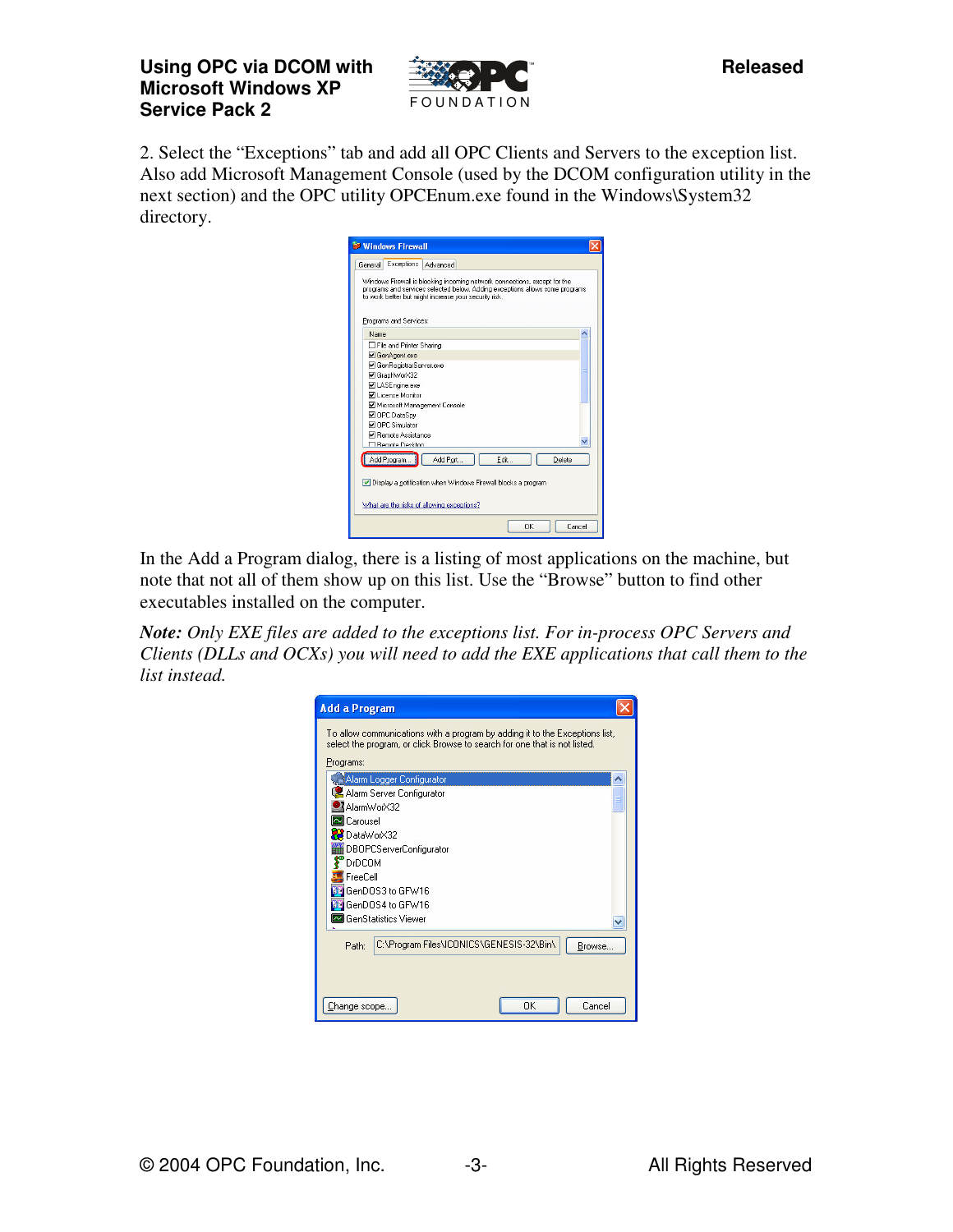

3. Add TCP port 135 as it is needed to initiate DCOM communications, and allow for incoming echo requests. In the Exceptions tab of the Windows Firewall, click on Add Port.

| <b>St Windows Firewall</b>                                                                                                                                                                                         |  |  |  |  |
|--------------------------------------------------------------------------------------------------------------------------------------------------------------------------------------------------------------------|--|--|--|--|
| Exceptions<br>Advanced<br>General                                                                                                                                                                                  |  |  |  |  |
| Windows Firewall is blocking incoming network connections, except for the<br>programs and services selected below. Adding exceptions allows some programs<br>to work better but might increase your security risk. |  |  |  |  |
| Programs and Services:<br>Name                                                                                                                                                                                     |  |  |  |  |
| File and Printer Sharing                                                                                                                                                                                           |  |  |  |  |
| <b>☑</b> GenAgent.exe                                                                                                                                                                                              |  |  |  |  |
| <b>☑</b> GenRegistrarServer.exe                                                                                                                                                                                    |  |  |  |  |
| <b>☑</b> GraphWorX32                                                                                                                                                                                               |  |  |  |  |
| <b>ØLASEngine.exe</b>                                                                                                                                                                                              |  |  |  |  |
| <b>Ø License Monitor</b>                                                                                                                                                                                           |  |  |  |  |
| Microsoft Management Console                                                                                                                                                                                       |  |  |  |  |
| O OPC DataSpy                                                                                                                                                                                                      |  |  |  |  |
| <b>⊽</b> OPC Simulator                                                                                                                                                                                             |  |  |  |  |
| <b>D</b> Bemote Assistance                                                                                                                                                                                         |  |  |  |  |
| <b>El Remote Deskton</b>                                                                                                                                                                                           |  |  |  |  |
| Add Port<br>Edit<br>Add Program<br>Delete                                                                                                                                                                          |  |  |  |  |
| Display a notification when Windows Firewall blocks a program                                                                                                                                                      |  |  |  |  |
| What are the risks of allowing exceptions?                                                                                                                                                                         |  |  |  |  |
| ΠK<br>Cancel                                                                                                                                                                                                       |  |  |  |  |

In the Add a Port dialog, fill out the fields as follows:

Name: DCOM

Port number: 135

Choose the TCP radio button

| <b>Add a Port</b>                                     |                                                                                                                                                               |  |
|-------------------------------------------------------|---------------------------------------------------------------------------------------------------------------------------------------------------------------|--|
| want to use.                                          | Use these settings to open a port through Windows Firewall. To find the port<br>number and protocol, consult the documentation for the program or service you |  |
| Name:                                                 | DCOM                                                                                                                                                          |  |
| Port number:                                          | 135                                                                                                                                                           |  |
|                                                       | $\odot$ TCP<br>UDP                                                                                                                                            |  |
| What are the risks of opening a port?<br>Change scope | Cancel                                                                                                                                                        |  |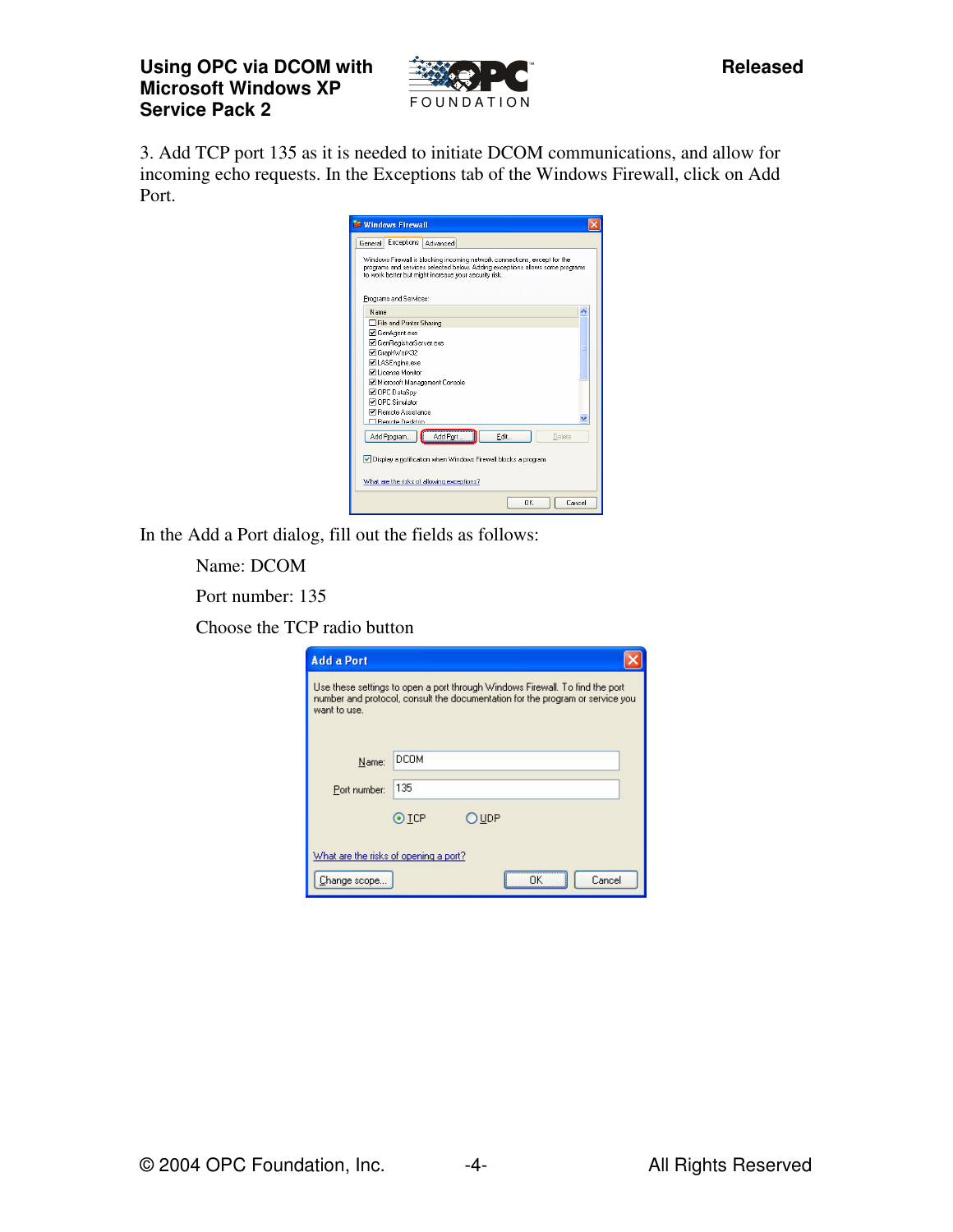

# **DCOM Enhancements**

Service Pack 2 for Windows XP has also made some security enhancements to DCOM; two in particular need to be taken into consideration when using OPC on a network: First, the default Launch and Access permissions dialogs have been modified to allow the user to configure "limits" on the permissions given to applications using DCOM. Secondly, for each user now defined in the Launch and Access permissions, both local and remote access can be explicitly defined.

A brief background on default Launch and Access permissions in DCOM: Launch permissions define who can launch a COM based application (such as an OPC server) both over the network or locally. Access permissions define who can access that application once it has been launched. Applications can get their Launch and Access permissions from one of three places: they can use explicitly defined setting for their application, they can use the default permissions or they can set their own permissions programmatically. Because an application could set its own permissions programmatically, the explicitly defined or default settings, although set properly, may not be used and therefore the user is not able to explicitly have control over these settings. To overcome this security flaw, Microsoft has added "limits" to the DCOM security settings from Launch and Access to limit the permissions that an application can use. This limit prevents the application from using permissions beyond what is specified in the DCOM configuration settings. By default the limits set by Service Pack 2 will not allow for OPC communications over the network.

In addition to the new permissions limits, one must now specify if the user or group specified has permissions locally or remotely (or both). In order for OPC applications to work over the network with DCOM, the permissions must be set such that remote users can launch and/or access the OPC servers and clients on the machine.

# **Configuring DCOM**

Follow these steps to configure DCOM for OPC Communications using Windows XP Service Pack 2:

| Run   |                                                                                                          |  |
|-------|----------------------------------------------------------------------------------------------------------|--|
|       | Type the name of a program, folder, document, or<br>Internet resource, and Windows will open it for you. |  |
| Open: | <b>DCOMCnfg</b>                                                                                          |  |
|       | Cancel<br>OK<br>Browse                                                                                   |  |
|       | tart                                                                                                     |  |

1. Go to Start -> Run and type **DCOMCnfg** and click on **OK**.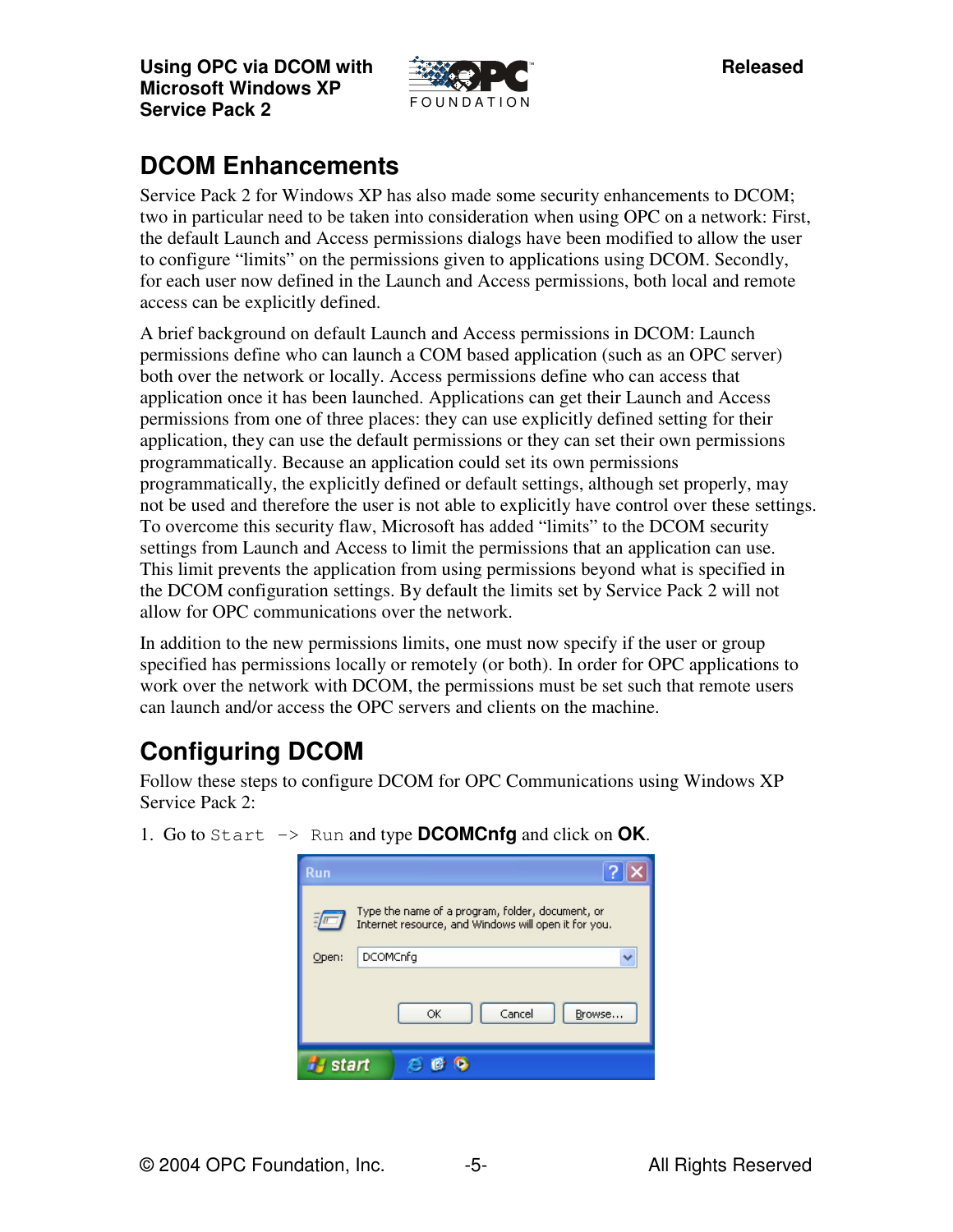

- 2. Click on **Component Services** under the Console Root to expand it.
- 3. Click on **Computers** under Component Services to expand it.
- 4. Right click on **My Computer** in the pane on the right and select Properties



5. Go to the COM Security tab and note these are the four permission configurations that we will have to edit:

| General                          | Options                                                                                                                                           | Default Properties  |
|----------------------------------|---------------------------------------------------------------------------------------------------------------------------------------------------|---------------------|
| Default Protocols                | <b>MSDTC</b>                                                                                                                                      | <b>COM Security</b> |
| <b>Access Permissions</b>        |                                                                                                                                                   |                     |
|                                  | You may edit who is allowed default access to applications. You may<br>also set limits on applications that determine their own permissions.      |                     |
|                                  | Edit Limits                                                                                                                                       | Edit Default        |
|                                  |                                                                                                                                                   |                     |
| determine their own permissions. | You may edit who is allowed by default to launch applications or<br>activate objects. You may also set limits on applications that<br>Edit Limits | Edit Default        |
|                                  |                                                                                                                                                   |                     |
|                                  |                                                                                                                                                   |                     |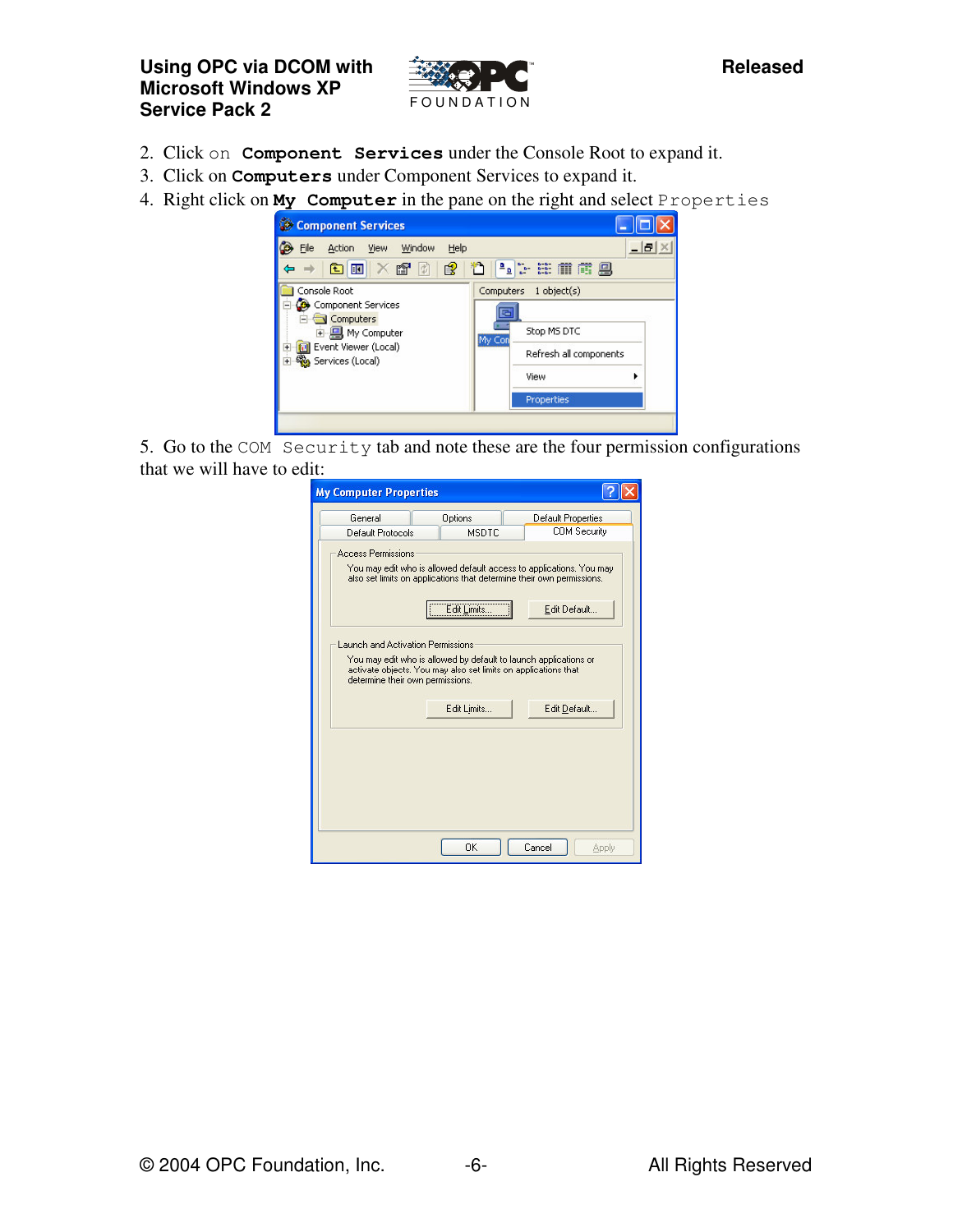

6. Edit the Limits for Access and Launch

a. Access Permissions **– Edit Limits...** You need to check the Remote Access box for the user labeled ANONYMOUS LOGIN in this dialog.

*Note: This setting is necessary for OPCEnum.exe to function and for some OPC Servers and Clients that set their DCOM 'Authentication Level' to 'None' in order to allow anonymous connections. If you do not use OPCEnum you may not need to enable remote access for anonymous users.*

| <b>Access Permission</b>     |                           | $?$ $\times$ |
|------------------------------|---------------------------|--------------|
| Security Limits              |                           |              |
| Group or user names:         |                           |              |
| <b>12</b> ANONYMOUS LOGON    |                           |              |
| <b>B</b> Everyone            |                           |              |
|                              |                           |              |
|                              |                           |              |
|                              | Add<br>Remove             |              |
| Permissions for ANONYMOUS    |                           |              |
| <b>LOGON</b><br>Local Access | Allow<br>Deny<br>▿<br>- 1 |              |
| <b>Remote Access</b>         | ☑                         |              |
|                              |                           |              |
|                              |                           |              |
|                              |                           |              |
|                              |                           |              |
|                              |                           |              |
|                              | <b>OK</b>                 | Cancel       |

b. Launch and Activation Permissions – **Edit Limits...** You need to check the remote boxes for the user labeled Everyone in this dialog.

*Note: Since Everyone includes all authenticated users, it is often desirable to add these permissions to a smaller subset of users. One suggested way to accomplish this is to create a group named "OPC Users" and add all user accounts to this group that will execute any OPC Server or Client. Then substitute "OPC Users" everywhere that Everyone appears in these configuration dialogs.*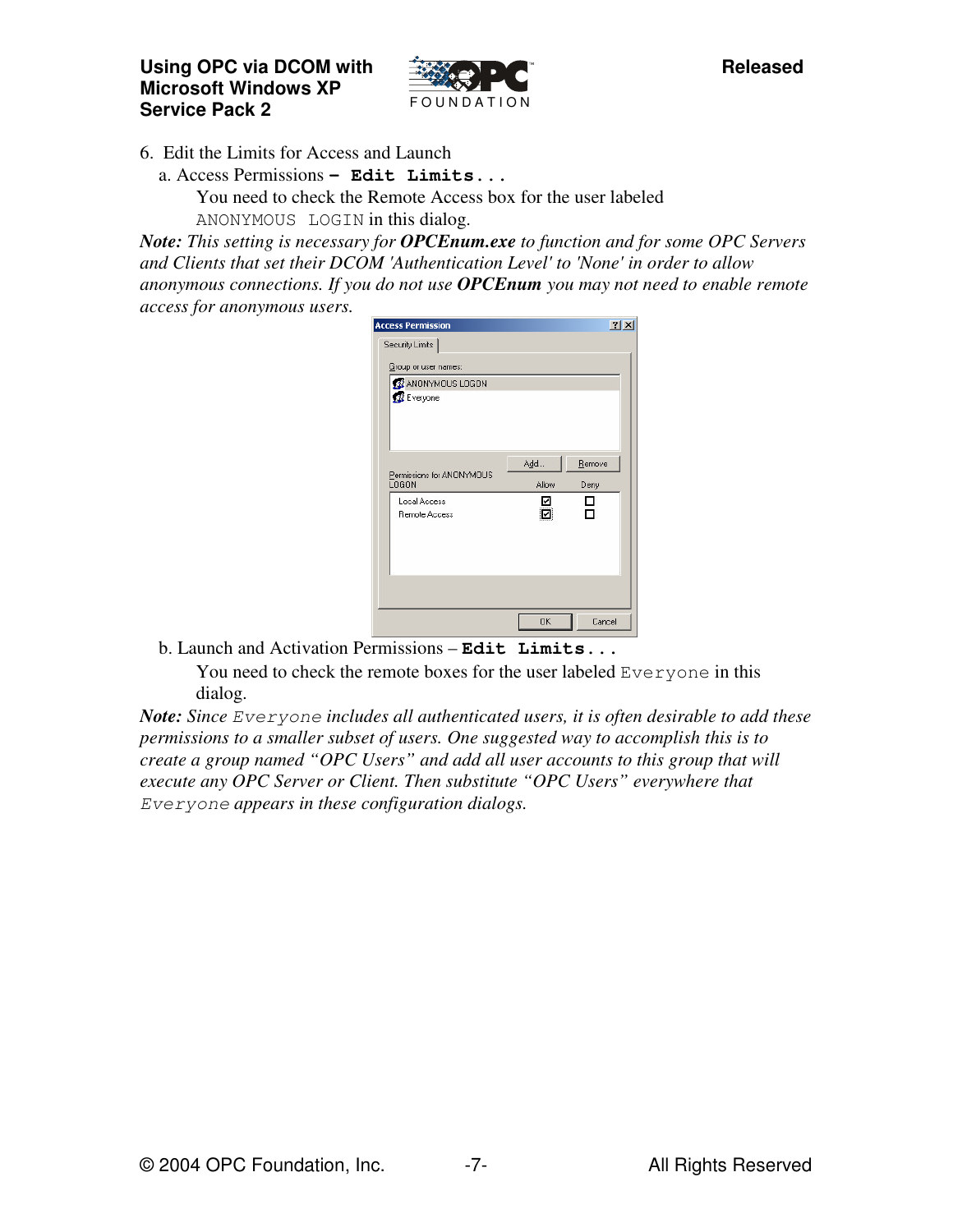

| <b>Launch Permission</b>                                                                                        |              |                |
|-----------------------------------------------------------------------------------------------------------------|--------------|----------------|
| Security Limits<br>Group or user names:<br>22 Administrators (WINXP-2\Administrators)<br><b>F&amp;</b> Everyone |              |                |
| Permissions for Everyone                                                                                        | Add<br>Allow | Remove<br>Deny |
| Local Launch<br>Remote Launch<br>Local Activation<br>Remote Activation                                          | ⊽<br>⊽       |                |
|                                                                                                                 | <b>OK</b>    | Cancel         |

7. Edit Default Permissions for Access and Launch

For each user (or group) that participates in OPC communication (e.g. "OPC Users"), make sure that both the **Local Allow** and **Remote Allow** checkboxes are both checked.

Access Permissions per user:

| Permissions for Everyone      | Allow | Deny |
|-------------------------------|-------|------|
| Local Access<br>Remote Access | u     |      |
|                               |       |      |

Launch and Activation permissions per user:

| Permissions for Everyone | Allow | Deny |  |
|--------------------------|-------|------|--|
| Local Launch             | M     |      |  |
| Remote Launch            | v     |      |  |
| Local Activation         | v     |      |  |
| <b>Remote Activation</b> |       |      |  |